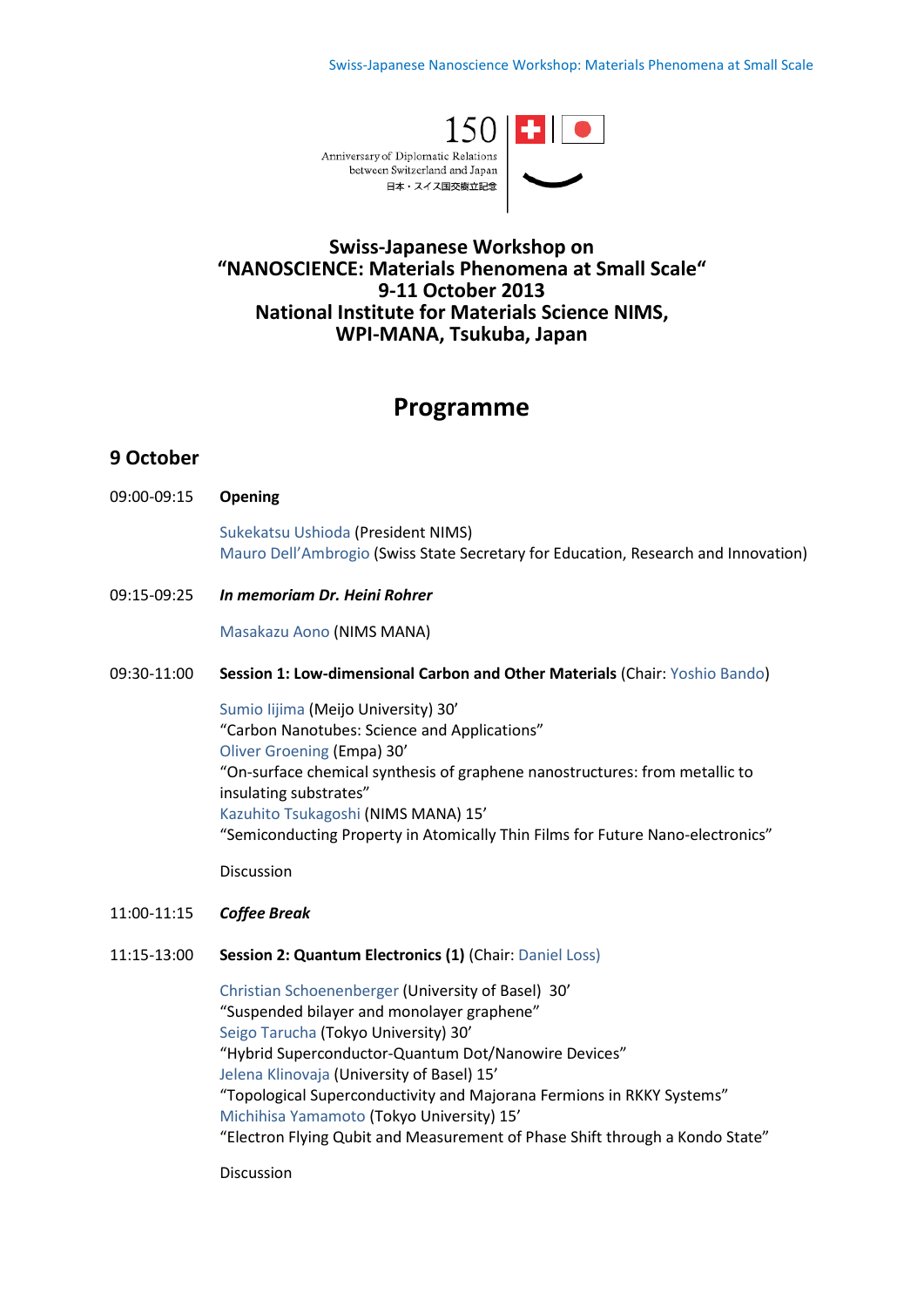13:00-14:00 *Lunch* 

#### 14:00-16:00 **Session 3: Quantum Electronics (2) (**Chair: Seigo Tarucha)

Yasuhiko Arakawa (Tokyo University) 30' "Fabrication and Physics of Site-controlled GaN/AlGaN Nanowire Quantum Dots" Klaus Ensslin (ETH Zurich) 30' "Imaging integer and fractional quantum Hall edge states" Kohei M. Itoh (Keio University) 30' "Silicon Quantum Computers and Diamond Quantum Sensors" Clemens Rössler (ETH Zurich) 15' (Non-Equilibrium Single Electron Transfer)

Discussion

#### 16:00-16:20 *Coffee Break*

16:20-18:05 **Session 4: Nano-Neuro-Med Fusion Science** (Chair: Louis Schlapbach)

Masakazu Aono (NIMS MANA) 30' "TT" Patrick Hunziker (University of Basel) 30' "TT intelligent nanomaterials for cancer therapy" Genki Yoshikawa (NIMS MANA) 15' "TT Ultrasensitive ultraparallel biomomecular sensing" Fabian Herzog (University of Fribourg) 15' "Nanomaterials at the bio-interface: risk assessment of silver nanoparticles released into the environment"

Discussion

### **10 October**

08:30-10:30 **Session 5: Spintronics and Magnetism** (Chair: Harald Brune)

Hans-Joseph Hug (Empa) 30' "TT Giant exchange coupling between ferro- and ferrimagn thin films" Hideo Ohno (Tohoku University) 30' "Spintronics Devices for Nonvolatile CMOS VLSIs" Christian Degen (ETH Zurich) 15' "KW Magnetic resonance force microscopy" Shunsuke Fukami (Tohoku University) 15' "Current-Induced Magnetic Domain Wall Motion in Co/Ni Wire and Its Application to Nonvolatile Memory Devices" Kenji Tanabe (Osaka University) 15' "Spin Motive Force Induced by Gyrating Magnetic Vortex"

Discussion

10:30-11:00 *Coffee Break*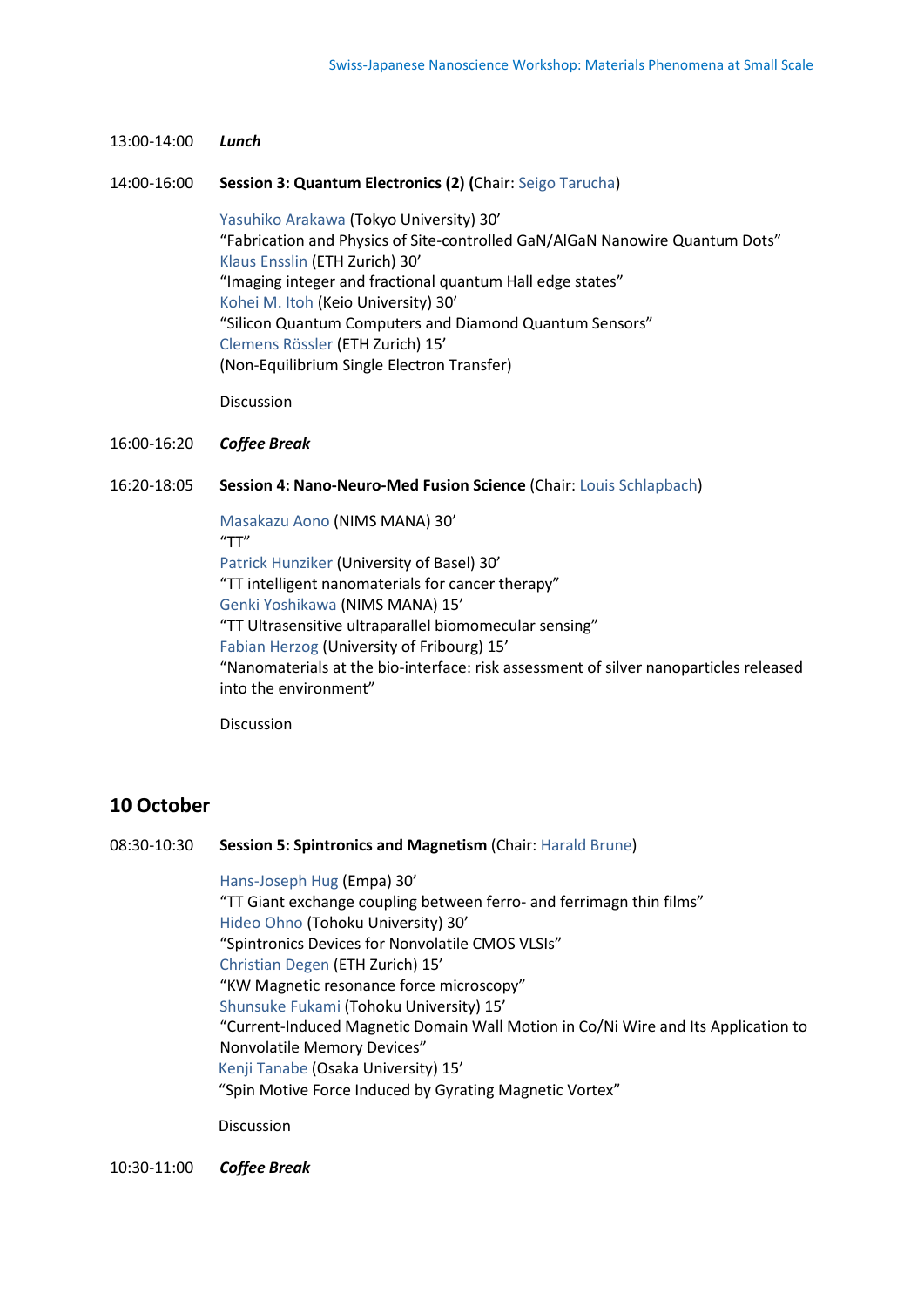#### 11:00-13:00 **Session 6: Quantum Electronics (3)** (Chair: Masahiko Hara)

Yasunobu Nakamura (Tokyo University) 30' "Hybridizing the Quantum World" Daniel Loss (University of Basel) 30' "Long-Range Interaction of Spin-Qubits via Ferromagnets" Kensuke Kobayashi (Osaka University)30' "Current Fluctuation in Quantum Transport" Jens Schindele (University of Basel) 15' "Controlling spins in surface-adsorbed transition-metal complexes by coordination chemistry"

Discussion

#### 13:00-14:00 *Lunch*

#### 14:00-15:45 **Session 7: Future Fields** (Chair: Masakazu Aono)

Matthias Kaiserswerth (IBM Zurich) 30' "Four technologies that will change the world" Masahiko Hara (Tokyo Institute of Technology) 30' "TT Fusion and Post Nanotechnology" Tsuyoshi Yamamoto (RIKEN) 15' "Non-destructive Qubit Readout Using Josephson Parametric Amplifier" Antje Rey (ETH Zurich/IBM Zurich) 15' "Gold Nanorods as Bottom-Up Building Blocks for Molecular Electronic Devices"

Discussion

### 15:45-16:00 *Coffee Break*

#### 16:00-18:00 **Session 8: New Electronic Materials** (Chair: Yoshinori Tokura)

Heike Riehl (IBM Zurich) 30' "TT Semicond nanowire heterostructures on silicon - growth to devices" Masashi Kawasaki (Tokyo University) 30' "Exploration of Quantum Functionalities at the Oxide Interfaces" Minoru Osada (NIMS MANA) 15' "2D Oxide Materials and Devices Beyond Graphene" Giorgio Signorello (IBM Zurich)15' "KW Strain on GaAs nanowires" Soyeon Lee (Tokyo Institute of Technology) 15 ' "LiMn<sub>2</sub>O<sub>4</sub> Nanowire Battery Sustainable for Cubic-Tetragonal Transformation"

Discussion